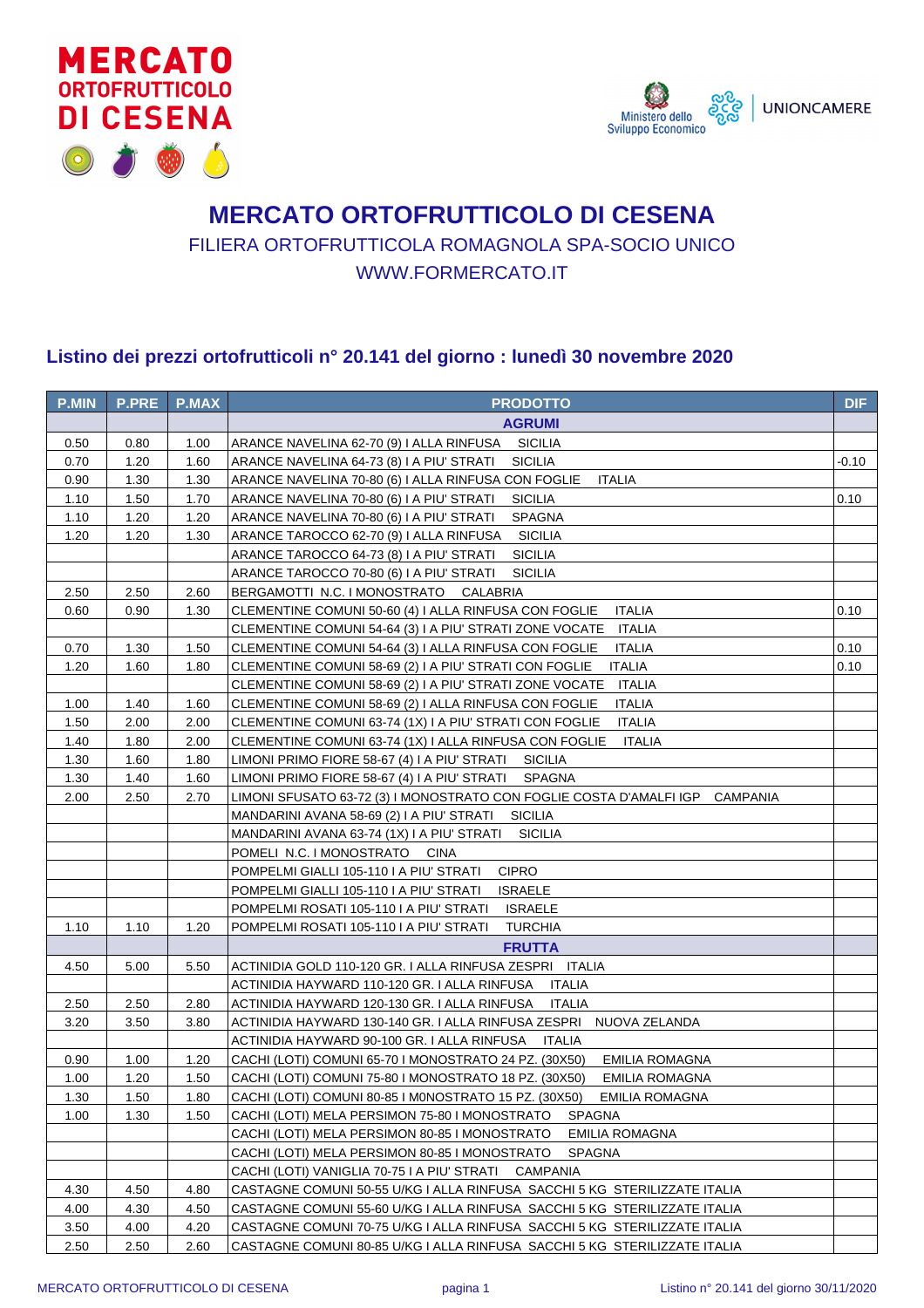| <b>P.MIN</b> | <b>P.PRE</b> | <b>P.MAX</b> | <b>PRODOTTO</b>                                                               | <b>DIF</b> |
|--------------|--------------|--------------|-------------------------------------------------------------------------------|------------|
| 4.50         | 5.00         | 5.50         | CASTAGNE MARRONI 60-65 U/KG I ALLA RINFUSA SACCHI 5 KG STERILIZZATE ITALIA    |            |
| 4.00         | 4.20         | 5.00         | CASTAGNE MARRONI 70-75 U/KG I ALLA RINFUSA SACCHI 5 KG STERILIZZATE ITALIA    |            |
| 3.00         | 3.00         | 4.00         | CASTAGNE MARRONI 80-85 U/KG I ALLA RINFUSA SACCHI 5 KG STERILIZZATE ITALIA    |            |
|              |              |              | COTOGNE PERIFORME 80-90 I MONOSTRATO ITALIA                                   |            |
| 2.00         | 3.00         | 3.00         | <b>SICILIA</b><br>FICHI D'INDIA BASTARDONI 14 (30X40) I MONOSTRATO            | 1.00       |
| 4.50         | 5.00         | 6.00         | FRAGOLE 30-40 I IN VASCHETTE ITALIA                                           | 0.50       |
| 1.60         | 18.50        | 19.00        | LAMPONI N.C. I IN VASCHETTE ITALIA                                            |            |
|              |              |              | LAMPONI_N.C. I IN VASCHETTE<br>MAROCCO                                        |            |
|              |              |              | MELE ANNURCA 65-70 I DOPPIO STRATO CAMPANA IGP CAMPANIA                       |            |
|              |              |              | MELE ANNURCA 70-75 I MONOSTRATO CAMPANA IGP CAMPANIA                          |            |
| 2.50         | 2.60         | 2.80         | MELE CRIPPS PINK 80-85 I MONOSTRATO PINK LADY ITALIA                          |            |
| 1.20         | 1.40         | 1.90         | MELE FUJI 70-80 I ALLA RINFUSA EMILIA ROMAGNA                                 |            |
|              |              |              | MELE FUJI 80-85 I MONOSTRATO MARLENE A.A. IGP ALTO ADIGE                      |            |
|              |              |              | MELE FUJI 80-85 I MONOSTRATO MELA PIU' EMILIA ROMAGNA                         |            |
| 0.70         | 0.70         | 1.00         | MELE GOLDEN DELICIOUS 70-80 I ALLA RINFUSA DI PIANURA ITALIA                  |            |
|              |              |              | MELE GOLDEN DELICIOUS 75-80 I MONOSTRATO MELINDA VAL DI NON DOP TRENTINO      |            |
|              |              |              | MELE GOLDEN DELICIOUS 80-85 I MONOSTRATO MARLENE A.A. IGP ALTO ADIGE          |            |
| 1.50         | 1.80         | 2.00         | MELE GOLDEN DELICIOUS 80-85 I MONOSTRATO MELINDA VAL DI NON DOP TRENTINO      |            |
| 1.30         | 1.60         | 1.80         | MELE GRANNY SMITH 80-85 I MONOSTRATO MARLENE A.A. IGP ALTO ADIGE              |            |
|              |              |              | MELE MORGENDUFT 80-90 I ALLA RINFUSA ITALIA                                   |            |
|              |              |              | MELE NICOTER 80-85 I MONOSTRATO KANZI ALTO ADIGE                              |            |
|              |              |              | MELE RENETTA DEL CANADA 80-85 I MONOSTRATO MELINDA VAL DI NON DOP TRENTINO    |            |
| 0.50         | 1.00         | 1.10         | MELE ROYAL GALA 70-80 I ALLA RINFUSA DI PIANURA ITALIA                        |            |
| 0.60         | 1.00         | 1.20         | MELE ROYAL GALA 75-80 I MONOSTRATO DI PIANURA ITALIA                          |            |
|              |              |              | MELE ROYAL GALA 80-85 I MONOSTRATO MARLENE A.A. IGP ALTO ADIGE                |            |
| 1.20         | 1.30         | 1.30         | MELE ROYAL GALA 80-85 I MONOSTRATO DI PIANURA ITALIA                          |            |
| 1.20         | 1.20         | 1.30         | MELE ROYAL GALA 80-85 I MONOSTRATO MELINDA TRENTINO                           |            |
|              |              |              | MELE SCILATE 80-85 I MONOSTRATO ENVY ALTO ADIGE                               |            |
| 0.60         | 0.70         | 0.90         | MELE STARK DELICIOUS 70-80 I ALLA RINFUSA DI PIANURA ITALIA                   |            |
|              |              |              | MELE STARK DELICIOUS 80-85 I MONOSTRATO MARLENE A.A. IGP ALTO ADIGE           |            |
|              |              |              | MELE STARK DELICIOUS 80-85 I MONOSTRATO DI PIANURA ITALIA                     |            |
|              |              |              | MELOGRANI 80-90 I MONOSTRATO SPAGNA                                           |            |
| 1.00         | 1.60         | 2.00         | MELOGRANI N.C. I MONOSTRATO<br>ITALIA                                         |            |
| 16.00        | 18.00        | 18.00        | MIRTILLI N.C. I IN VASCHETTE<br>PERU'                                         |            |
| 16.00        | 18.00        | 19.00        | MORE DI ROVO N.C. I IN VASCHETTE ITALIA                                       |            |
|              |              |              | <b>MESSICO</b><br>MORE DI ROVO N.C. I IN VASCHETTE                            |            |
|              |              |              | PERE ABATE FETEL 65-70 I MONOSTRATO 18 PZ. (30X50)<br>EMILIA ROMAGNA          |            |
| 0.80         | 0.80         | 1.00         | PERE ABATE FETEL 70-75 I ALLA RINFUSA EMILIA ROMAGNA                          |            |
| 1.50         | 1.80         | 1.80         | PERE ABATE FETEL 70-75 I MONOSTRATO 16 PZ. (30X50)<br>EMILIA ROMAGNA          |            |
| 1.90         | 2.00         | 2.20         | PERE ABATE FETEL 75-80 I MONOSTRATO 14 PZ. (30X50)<br><b>EMILIA ROMAGNA</b>   |            |
|              |              |              | PERE CONFERENCE 70-75 I MONOSTRATO 18 PZ. (30X50)<br>EMILIA ROMAGNA           |            |
|              |              |              | PERE DECANA COMIZIO 75-80 I VERTICALE 14 PZ. (30X40)<br>EMILIA ROMAGNA        |            |
| 2.00         | 2.20         | 2.30         | PERE DECANA COMIZIO 80-85 I VERTICALE 12 PZ. (30X40)<br><b>EMILIA ROMAGNA</b> |            |
|              |              |              | PERE DECANA COMIZIO 80-90 I ALLA RINFUSA OLANDA                               |            |
| 1.00         | 1.00         | 1.35         | PERE KAISER 70-75 I MONOSTRATO 20 PZ. (30X50)<br>EMILIA ROMAGNA               |            |
| 1.30         | 1.30         | 1.50         | PERE KAISER 75-80 I MONOSTRATO 18 PZ. (30X50)<br>EMILIA ROMAGNA               |            |
|              |              |              | PERE MAX RED BARTLETT 70-75 I MONOSTRATO 20 PZ. (30X50)<br>EMILIA ROMAGNA     |            |
|              |              |              | PERE MAX RED BARTLETT 75-80 I MONOSTRATO 18 PZ. (30X50)<br>EMILIA ROMAGNA     |            |
| 1.20         | 1.20         | 1.30         | PERE WILLIAM 70-75 I ALLA RINFUSA EMILIA ROMAGNA                              |            |
| 1.30         | 1.30         | 1.40         | PERE WILLIAM 70-75 I MONOSTRATO 20 PZ. (30X50)<br>EMILIA ROMAGNA              |            |
| 1.40         | 1.50         | 1.60         | PERE WILLIAM 75-80 I MONOSTRATO 18 PZ. (30X50)<br>EMILIA ROMAGNA              |            |
| 1.60         | 1.80         | 2.00         | PERE WILLIAM 80-85 I MONOSTRATO 16 PZ. (30X50)<br>EMILIA ROMAGNA              |            |
| 14.50        | 14.50        | 15.00        | RIBES ROSSO N.C. I IN VASCHETTE<br>ITALIA                                     |            |
| 1.60         |              | 1.80         | EMILIA ROMAGNA                                                                |            |
|              | 1.70         |              | SUSINE TIPO "BLACK" 50-55 I IN VASCHETTE<br><b>SPAGNA</b>                     |            |
|              |              |              | UVA DA TAVOLA BIANCA ALEDO N.C. EXTRA MONOSTRATO                              |            |
| 2.00         | 2.00         | 2.10         | UVA DA TAVOLA BIANCA ALEDO N.C. I MONOSTRATO<br><b>SPAGNA</b>                 |            |
| 2.30         | 2.80         | 3.00         | UVA DA TAVOLA BIANCA ITALIA N.C. EXTRA MONOSTRATO<br><b>ITALIA</b>            | 0.20       |
| 1.80         | 2.20         | 2.50         | UVA DA TAVOLA BIANCA ITALIA N.C. I MONOSTRATO<br><b>ITALIA</b>                | 0.20       |
| 1.00         | 1.20         | 1.20         | UVA DA TAVOLA BIANCA ITALIA N.C. II MONOSTRATO<br>ITALIA                      |            |
| 2.50         | 2.80         | 3.50         | UVA DA TAVOLA BIANCA SENZA SEMI N.C. I MONOSTRATO<br>ITALIA                   |            |
| 1.80         | 2.00         | 2.00         | <b>ITALIA</b><br>UVA DA TAVOLA NERA BLACK MAGIC N.C. I MONOSTRATO             |            |
| 1.50         | 1.80         | 2.00         | <b>ITALIA</b><br>UVA DA TAVOLA ROSATA RED GLOBE N.C. I MONOSTRATO             |            |
| 2.50         | 2.80         | 3.30         | UVA DA TAVOLA ROSATA SENZA SEMI N.C. I MONOSTRATO<br><b>ITALIA</b>            |            |
|              |              |              | <b>ORTAGGI</b>                                                                |            |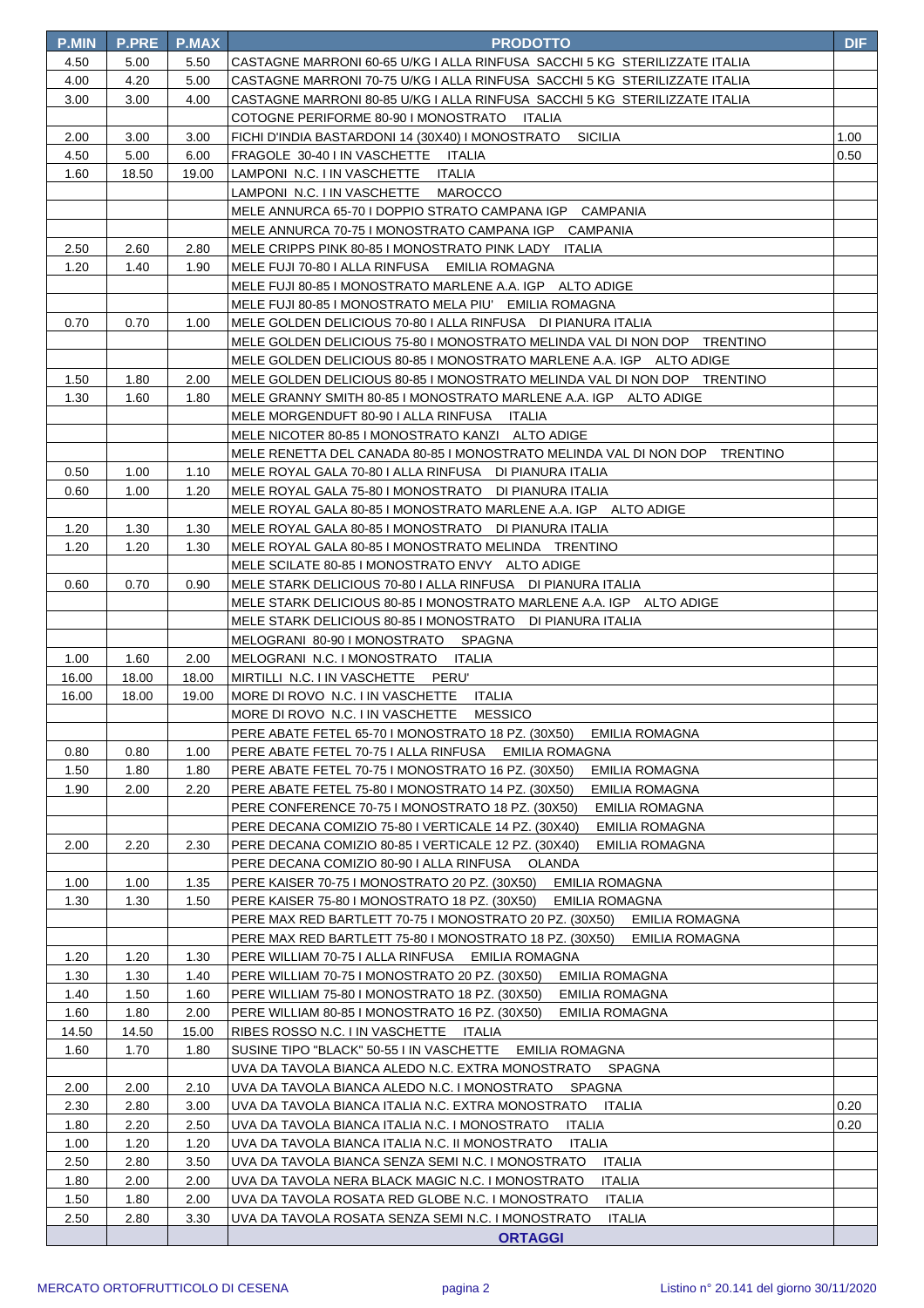| <b>P.MIN</b> | <b>P.PRE</b> | <b>P.MAX</b> | <b>PRODOTTO</b>                                                                                                 | DIF  |
|--------------|--------------|--------------|-----------------------------------------------------------------------------------------------------------------|------|
| 3.50         | 3.60         | 3.80         | AGLI BIANCHI N.C. I IN MAZZI ITALIA                                                                             |      |
| 4.50         | 4.50         | 5.00         | AGLI BIANCHI N.C. I IN TRECCE ITALIA                                                                            |      |
|              |              |              | AGLI BIANCHI N.C. I ALLA RINFUSA SPAGNA                                                                         |      |
|              |              |              | AGLI BIANCHI N.C. I TRE PEZZI SPAGNA                                                                            |      |
| 0.50         | 0.50         | 0.60         | BASILICO N.C. I IN MAZZI MAZZO ITALIA                                                                           |      |
| 0.70         | 0.80         | 1.10         | BIETOLE DA COSTA N.C. I A PIU' STRATI ITALIA                                                                    |      |
| 1.20         | 1.20         | 1.30         | BIETOLE DA FOGLIA (ERBETTE) N.C. I IN MAZZI A PIU' STRATI<br>ITALIA                                             |      |
|              |              |              | CARCIOFI CON SPINE 7.5-9 CM I A PIU' STRATI - CAD. ITALIA                                                       |      |
|              |              |              | CARCIOFI VIOLETTO OPAL 7.5-9 CM I A PIU' STRATI CAD. ITALIA                                                     |      |
| 0.60         | 0.65         | 0.70         | CARCIOFI VIOLETTO SENZA SPINE 7.5-9 CM I A PIU' STRATI CAD. ITALIA                                              |      |
| 0.40         | 0.55         | 0.70         | CARCIOFI VIOLETTO TEMA 7.5-9 CM I A PIU' STRATI CAD. ITALIA                                                     | 0.05 |
| 1.80         | 2.00         | 4.00         | CARDI N.C. I MONOSTRATO ITALIA                                                                                  |      |
|              |              |              | CARDI N.C. I MONOSTRATO<br>SPAGNA                                                                               |      |
| 0.60         | 0.90         | 1.00         | CAROTE N.C. I ALLA RINFUSA ITALIA                                                                               |      |
|              |              |              | CAROTE N.C. I IN MAZZI ITALIA                                                                                   |      |
|              |              |              | CAROTE N.C. I VASSOI FILMATI ITALIA                                                                             |      |
| 0.70         | 0.90         | 1.30         | CAVOLFIORE BIANCO 6 PZ. (30X50) I MONOSTRATO ITALIA                                                             |      |
| 1.50         | 1.60         | 1.80         | CAVOLFIORE ROMANESCO 6 PZ. (40X60) I MONOSTRATO<br><b>ITALIA</b>                                                |      |
| 1.30         | 1.50         | 1.80         | CAVOLI BROCCOLI N.C. I MONOSTRATO ITALIA                                                                        |      |
|              |              |              | CAVOLI CAPPUCCI APPUNTITI 8 PZ. (30X50) I MONOSTRATO ITALIA                                                     |      |
| 0.60         | 0.60         | 0.80         | CAVOLI CAPPUCCI BIANCHI 6 PZ. (30X50) I MONOSTRATO<br><b>ITALIA</b>                                             |      |
| 0.70         | 0.80         | 1.00         | CAVOLI VERZA 6 PZ. (30X50) I MONOSTRATO<br>ITALIA                                                               |      |
| 1.30         | 1.40         | 1.80         | CETRIOLI 14-21 CM. I A PIU' STRATI ITALIA                                                                       |      |
|              |              |              | <b>ITALIA</b><br>CICORIA BIANCA LUNGA DI MILANO N.C. I MONOSTRATO                                               |      |
|              |              |              | CICORIA CATALOGNA A PUNTARELLE N.C. I A PIU' STRATI<br>ITALIA                                                   |      |
| 0.80         | 1.30         | 1.50         | CICORIA CATALOGNA N.C. I A PIU' STRATI ITALIA                                                                   |      |
| 1.00         | 1.30         | 1.50         | CIME DI RAPA N.C. I A PIU' STRATI ITALIA                                                                        |      |
| 0.90         | 1.00         | 1.10         | CIPOLLE BORETTANE N.C. I ALLA RINFUSA ITALIA                                                                    |      |
| 0.50         | 0.60         | 0.90         | CIPOLLE TONDE BIANCHE 60-80 I ALLA RINFUSA SACCHI ITALIA                                                        |      |
| 0.45         | 0.50         | 0.80         | CIPOLLE TONDE DORATE 60-80 I ALLA RINFUSA SACCHI ITALIA                                                         |      |
| 0.55         | 0.60         | 1.00         | CIPOLLE TONDE ROSSE 60-80 I ALLA RINFUSA SACCHI ITALIA                                                          |      |
| 1.20         | 1.50         | 2.00         | CIPOLLOTTI BIANCHI N.C. I IN MAZZI ITALIA                                                                       |      |
| 1.20         | 1.60         | 2.00         | FAGIOLINI N.C. I ALLA RINFUSA ITALIA                                                                            |      |
| 3.00         | 3.50         | 4.00         | FAGIOLINI N.C. I ALLA RINFUSA RACCOLTI A MANO ITALIA                                                            | 0.50 |
| 2.00         | 2.50         | 3.00         | FAGIOLINI N.C. I ALLA RINFUSA<br>MAROCCO                                                                        |      |
| 1.00         | 1.20         | 1.50         | FAGIOLINI PIATTI VERDI N.C. I ALLA RINFUSA MAROCCO                                                              |      |
|              |              |              | FINOCCHI 10 PZ. (30X50) I MONOSTRATO<br><b>ITALIA</b><br>FINOCCHI 10 PZ. (30X50) II MONOSTRATO<br><b>ITALIA</b> |      |
| 0.50         | 0.50         | 0.50         | FIORI DI ZUCCA N.C. I CAD. ITALIA                                                                               |      |
| 3.30         | 3.50         | 3.60         | FUNGHI PLEUROTUS OSTREATUS N.C. I DOPPIO STRATO<br><b>ITALIA</b>                                                |      |
| 1.80         | 1.90         | 1.95         | FUNGHI PRATAIOLI BIANCHI 40-50 I MONOSTRATO<br>ITALIA                                                           |      |
| 1.30         | 2.00         | 2.20         | INDIVIE RICCIA 6 PZ. (30X50) I MONOSTRATO ITALIA                                                                |      |
| 1.30         | 2.00         | 2.50         | INDIVIE SCAROLA 8 PZ. (30X50) I MONOSTRATO ITALIA                                                               |      |
| 1.00         | 1.20         | 1.30         | LATTUGHE CAPPUCCIO 6 PZ. (30X50) I MONOSTRATO<br>ITALIA                                                         |      |
| 1.00         | 1.30         | 2.00         | LATTUGHE GENTILE 8 PZ. (30X50) I MONOSTRATO<br>ITALIA                                                           |      |
| 1.10         | 1.30         | 1.50         | LATTUGHE ICEBERG 10 PZ. (40X60) I MONOSTRATO FILMATO<br><b>ITALIA</b>                                           |      |
|              |              |              | LATTUGHE ICEBERG 10 PZ. (40X60) I MONOSTRATO FILMATO<br>SPAGNA                                                  |      |
| 1.00         | 1.20         | 1.30         | LATTUGHE ROMANA 6 PZ. (30X50) I MONOSTRATO<br>ITALIA                                                            |      |
|              |              |              | LATTUGHE ROMANA 8 PZ. (30X50) I DOPPIO STRATO<br><b>ITALIA</b>                                                  |      |
|              |              |              | MELANZANE N.C. I DOPPIO STRATO ITALIA                                                                           |      |
| 1.00         | 1.50         | 2.00         | MELANZANE N.C. I MONOSTRATO ITALIA                                                                              |      |
| 0.75         | 0.90         | 0.90         | MELANZANE N.C. I A PIU' STRATI<br>SPAGNA                                                                        |      |
|              |              |              | MELANZANE CHIARE N.C. I MONOSTRATO<br>ITALIA                                                                    |      |
| 1.50         | 1.60         | 2.80         | MELANZANE LUNGHE N.C. I MONOSTRATO<br><b>ITALIA</b>                                                             |      |
|              |              |              | MELONI GIALLI INVERNALI 1000-1250 GR. I MONOSTRATO<br><b>BRASILE</b>                                            |      |
| 0.60         | 0.60         | 0.70         | PATATE P. BIANCA 60-80 I ALLA RINFUSA CASSE EMILIA ROMAGNA                                                      |      |
|              |              |              | PATATE P. GIALLA 40-80 I ALLA RINFUSA SACCHI FRANCIA                                                            |      |
|              |              |              | PATATE P. GIALLA 40-80   ALLA RINFUSA CASSE ITALIA                                                              |      |
| 0.40         | 0.55         | 0.75         | PATATE P. GIALLA 40-80 I ALLA RINFUSA SACCHI ITALIA                                                             |      |
|              |              |              | PATATE P. GIALLA 40-80   ALLA RINFUSA SACCHI OLANDA                                                             |      |
| 0.60         | 0.60         | 0.80         | PATATE ROSSE 40-80   ALLA RINFUSA SACCHI ITALIA                                                                 |      |
| 1.50         | 2.20         | 2.40         | PEPERONCINI LUNGHI VERDI FRIGGITELLI N.C. I ALLA RINFUSA<br><b>ITALIA</b>                                       |      |
| 1.40         | 2.00         | 2.00         | PEPERONI LUNGHI GIALLI N.C. I MONOSTRATO<br><b>ITALIA</b>                                                       |      |
| 1.40         | 2.00         | 2.00         | PEPERONI LUNGHI ROSSI N.C. I MONOSTRATO<br><b>ITALIA</b>                                                        |      |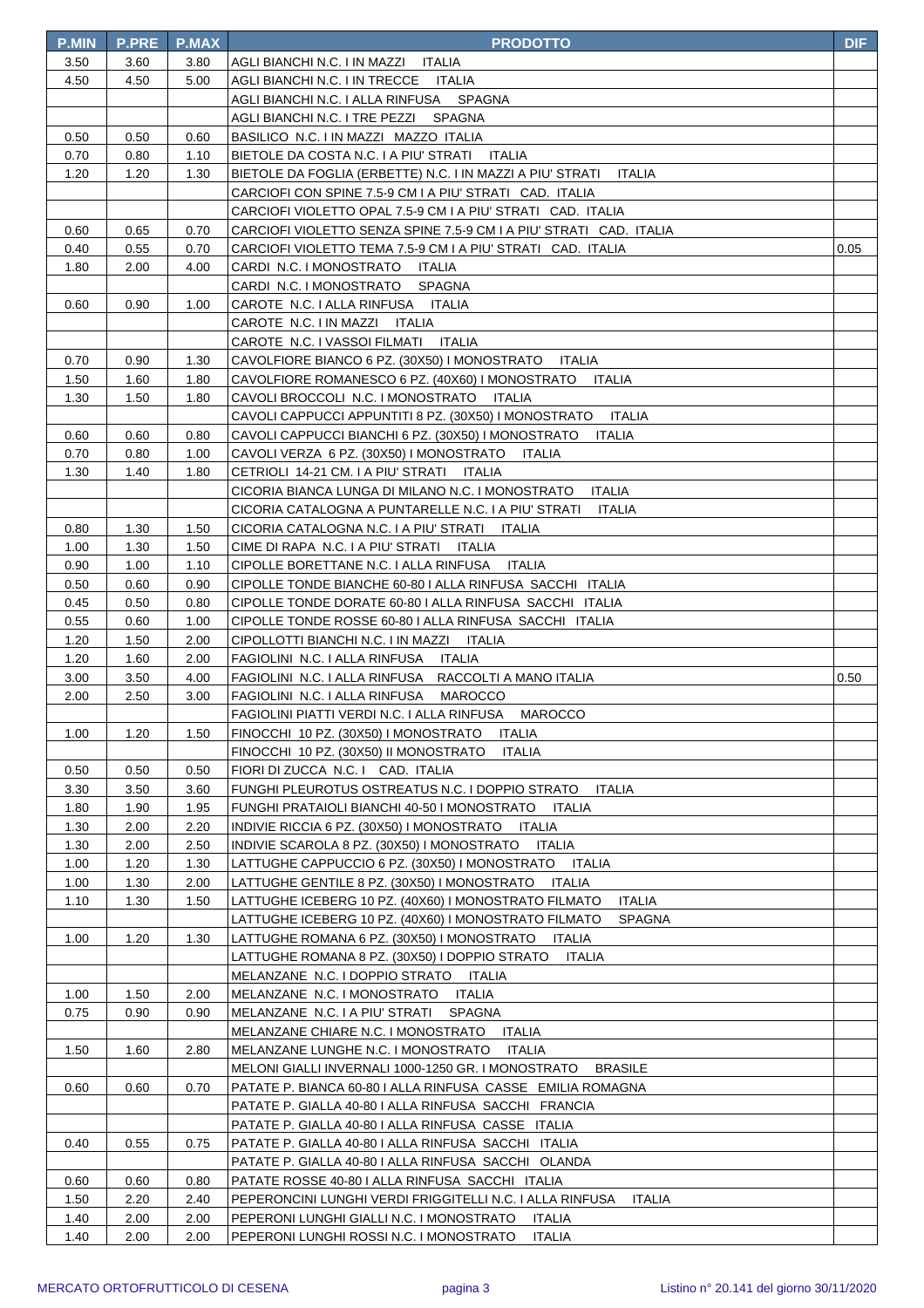| <b>P.MIN</b> | <b>P.PRE</b> | <b>P.MAX</b> | <b>PRODOTTO</b>                                                                                                      | <b>DIF</b> |
|--------------|--------------|--------------|----------------------------------------------------------------------------------------------------------------------|------------|
| 1.40         | 1.50         | 1.90         | PEPERONI QUADRATI GIALLI GG (90-110) I ALLA RINFUSA<br><b>SPAGNA</b>                                                 |            |
| 1.40         | 1.50         | 1.90         | PEPERONI QUADRATI ROSSI GG (90-110) I ALLA RINFUSA<br><b>SPAGNA</b>                                                  |            |
|              |              |              | POMODORI CILIEGINI MEDI I A PIU' STRATI SICILIA                                                                      |            |
| 2.40         | 2.80         | 3.00         | POMODORI CILIEGINI PICCOLI I A PIU' STRATI<br>SICILIA                                                                |            |
| 3.50         | 3.50         | 3.60         | POMODORI COSTOLUTI TIPO MERINDA 57-67 I DOPPIO STRATO<br><b>SICILIA</b>                                              |            |
| 2.00         | 3.00         | 3.50         | POMODORI COSTOLUTI VERDI 82-102 I MONOSTRATO ITALIA                                                                  |            |
| 1.50         | 2.20         | 2.50         | POMODORI CUORE DI BUE VERDI 82-102 I MONOSTRATO<br>ITALIA                                                            |            |
| 3.40         | 3.80         | 4.40         | POMODORI DATTERINI N.C. I DOPPIO STRATO ITALIA                                                                       |            |
| 1.20         | 1.80         | 1.80         | POMODORI LUNGHI VERDI N.C. I ALLA RINFUSA ITALIA                                                                     |            |
| 2.00         | 2.50         | 3.00         | POMODORI TIPO PICCADILLY N.C. I A PIU' STRATI ITALIA                                                                 | 0.10       |
|              |              |              | POMODORI TONDI LISCI ROSSI 67-82 I DOPPIO STRATO MAROCCO                                                             |            |
| 1.20         | 1.80         | 2.00         | POMODORI TONDI LISCI ROSSI A GRAPPOLO 67-82 I DOPPIO STRATO<br><b>ITALIA</b>                                         |            |
| 1.20         | 1.30         | 1.60         | POMODORI TONDI LISCI ROSSI A GRAPPOLO 67-82 I DOPPIO STRATO<br>OLANDA                                                |            |
| 1.30         | 1.40         | 1.50         | POMODORI TONDI LISCI ROSSI A GRAPPOLO 67-82 I DOPPIO STRATO<br><b>SPAGNA</b>                                         |            |
| 1.20         | 1.60         | 2.20         | POMODORI TONDI LISCI VERDI 82-102 I MONOSTRATO<br>ITALIA                                                             |            |
| 1.20         | 1.50         | 2.00         | PORRI 40-60 I ALLA RINFUSA<br>ITALIA                                                                                 |            |
|              |              |              | PORRI 40-60 I ALLA RINFUSA<br><b>OLANDA</b>                                                                          |            |
| 1.00         | 1.50         | 1.80         | PREZZEMOLI N.C. I IN MAZZI<br>ITALIA                                                                                 |            |
| 1.50         | 2.00         | 2.50         | RADICCHIO CICORINO MISTO N.C. I ALLA RINFUSA<br>EMILIA ROMAGNA                                                       |            |
| 1.50         | 1.60         | 2.00         | RADICCHIO ROSSO LUNGO PRECOCE 12 PZ. (30X50) I MONOSTRATO ITALIA                                                     |            |
|              |              |              | RADICCHIO ROSSO SEMILUNGO 18 PZ. (30X50) I MONOSTRATO VENETO                                                         |            |
|              |              |              | RADICCHIO ROSSO TARDIVO N.C. I A PIU' STRATI VENETO                                                                  |            |
| 1.00         | 1.20         | 1.80         | RADICCHIO ROSSO TONDO 12 PZ. (30X50) I MONOSTRATO<br>ITALIA                                                          |            |
| 2.50         | 3.00         | 3.20         | RADICCHIO VARIEGATO N.C. I MONOSTRATO VENETO                                                                         |            |
| 0.30         | 0.40         | 0.50         | RAVANELLI TONDI ROSSI N.C. I 10 MAZZI MAZZO ITALIA                                                                   |            |
|              |              |              | ROSMARINO N.C. I ALLA RINFUSA ITALIA                                                                                 |            |
| 0.25         | 0.35         | 0.35         | RUCOLA SELVATICA N.C. I 20 MAZZI MAZZO ITALIA                                                                        |            |
|              |              |              | RUCOLA SELVATICA N.C. I ALLA RINFUSA<br>ITALIA                                                                       |            |
|              |              |              | SALVIA N.C. I ALLA RINFUSA ITALIA                                                                                    |            |
|              |              |              | SCALOGNO COMUNE N.C. I ALLA RINFUSA RETE FRANCIA                                                                     |            |
|              |              |              | SEDANI DA COSTA VERDI MEDI I DOPPIO STRATO ITALIA                                                                    |            |
| 0.60         | 1.00         | 1.00         | SEDANI DA COSTA VERDI MEDI I MONOSTRATO ITALIA                                                                       |            |
| 1.20         | 1.60         | 2.00         | SPINACI RICCI N.C. I ALLA RINFUSA<br>ITALIA                                                                          |            |
|              |              |              | TOPINAMBUR N.C. I ALLA RINFUSA<br><b>ITALIA</b>                                                                      |            |
|              |              |              | ZUCCHE BUTTERNUT MEDIE I MONOSTRATO<br><b>ITALIA</b>                                                                 |            |
| 0.40         | 0.40         | 0.50         | ZUCCHE LUNGHE VIOLINA MEDIE I ALLA RINFUSA<br><b>ITALIA</b>                                                          |            |
|              |              |              | ZUCCHE TONDE DELICA MEDIE I MONOSTRATO ITALIA                                                                        |            |
| 1.10<br>1.00 | 1.30         | 1.80         | ZUCCHINE CHIARE LUNGHE 14-21 CM. I A PIU' STRATI<br>ITALIA<br><b>ITALIA</b>                                          |            |
|              | 1.00         | 1.20         | ZUCCHINE SCURE LUNGHE 14-21 CM. I A PIU' STRATI<br><b>SICILIA</b><br>ZUCCHINE SCURE LUNGHE 14-21 CM. I A PIU' STRATI |            |
|              |              |              | ZUCCHINE SCURE LUNGHE 21-28 CM. I A PIU' STRATI<br><b>ITALIA</b>                                                     |            |
|              |              |              | ZUCCHINE SCURE LUNGHE 7-14 CM. I MONOSTRATO<br>LAZIO                                                                 |            |
|              |              |              |                                                                                                                      |            |
|              |              |              | <b>PRODOTTI ESOTICI</b><br>ANANAS GOLD 7 PZ. (40X60) I MONOSTRATO COSTA RICA                                         |            |
| 1.00<br>1.40 | 1.10<br>1.60 | 1.30<br>1.70 | ANANAS GOLD 7 PZ. (40X60) I MONOSTRATO DEL MONTE COSTA RICA                                                          |            |
| 3.50         | 3.70         | 3.80         | ANANAS GOLD 7 PZ. (40X60) I MONOSTRATO VIA AEREA REPUBBLICA DOMINICANA                                               |            |
|              |              |              | AVOCADO 306-365 (12) I MONOSTRATO ISRAELE                                                                            |            |
|              |              |              | <b>MESSICO</b><br>AVOCADO HASS 306-365 (12) I MONOSTRATO                                                             |            |
| 0.80         | 0.90         | 0.95         | BANANE CAVENDISH N.C. I A PIU' STRATI AMERICA CENTRALE                                                               |            |
| 1.20         | 1.25         | 1.30         | BANANE CAVENDISH N.C. I A PIU' STRATI CHIQUITA AMERICA CENTRALE                                                      |            |
|              |              |              | LIME 53-56 I A PIU' STRATI<br><b>BRASILE</b>                                                                         |            |
| 3.00         | 3.00         | 3.50         | MANGHI 8 PZ. (30X40) I MONOSTRATO<br><b>BRASILE</b>                                                                  |            |
| 7.80         | 8.00         | 8.00         | MANGHI 8 PZ. (30X40) I MONOSTRATO VIA AEREA PERU'                                                                    |            |
|              |              |              | PAPAIA 6 PZ. I MONOSTRATO<br><b>BRASILE</b>                                                                          |            |
|              |              |              | PAPAIA FORMOSA 3 PZ. I MONOSTRATO<br><b>BRASILE</b>                                                                  |            |
|              |              |              | ZENZERO N.C. I ALLA RINFUSA<br><b>CINA</b>                                                                           |            |
|              |              |              | PERU'<br>ZENZERO N.C. I ALLA RINFUSA                                                                                 |            |
|              |              |              | <b>PRODOTTI SECCHI</b>                                                                                               |            |
|              |              |              | ALBICOCCHE SECCHE MEDIE I ALLA RINFUSA TURCHIA                                                                       |            |
| 14.00        | 14.00        | 15.00        | ANACARDI 180-210 I ALLA RINFUSA BRASILE                                                                              |            |
|              |              |              | ANACARDI 180-210   ALLA RINFUSA VIETNAM                                                                              |            |
|              |              |              | CECI SECCHI 8+ I ALLA RINFUSA MESSICO                                                                                |            |
|              |              |              | CECI SECCHI N.C. I ALLA RINFUSA ITALIA                                                                               |            |
|              |              |              | DATTERI MEDJOUL GIANT (23+ GR.) I ALLA RINFUSA ISRAELE                                                               |            |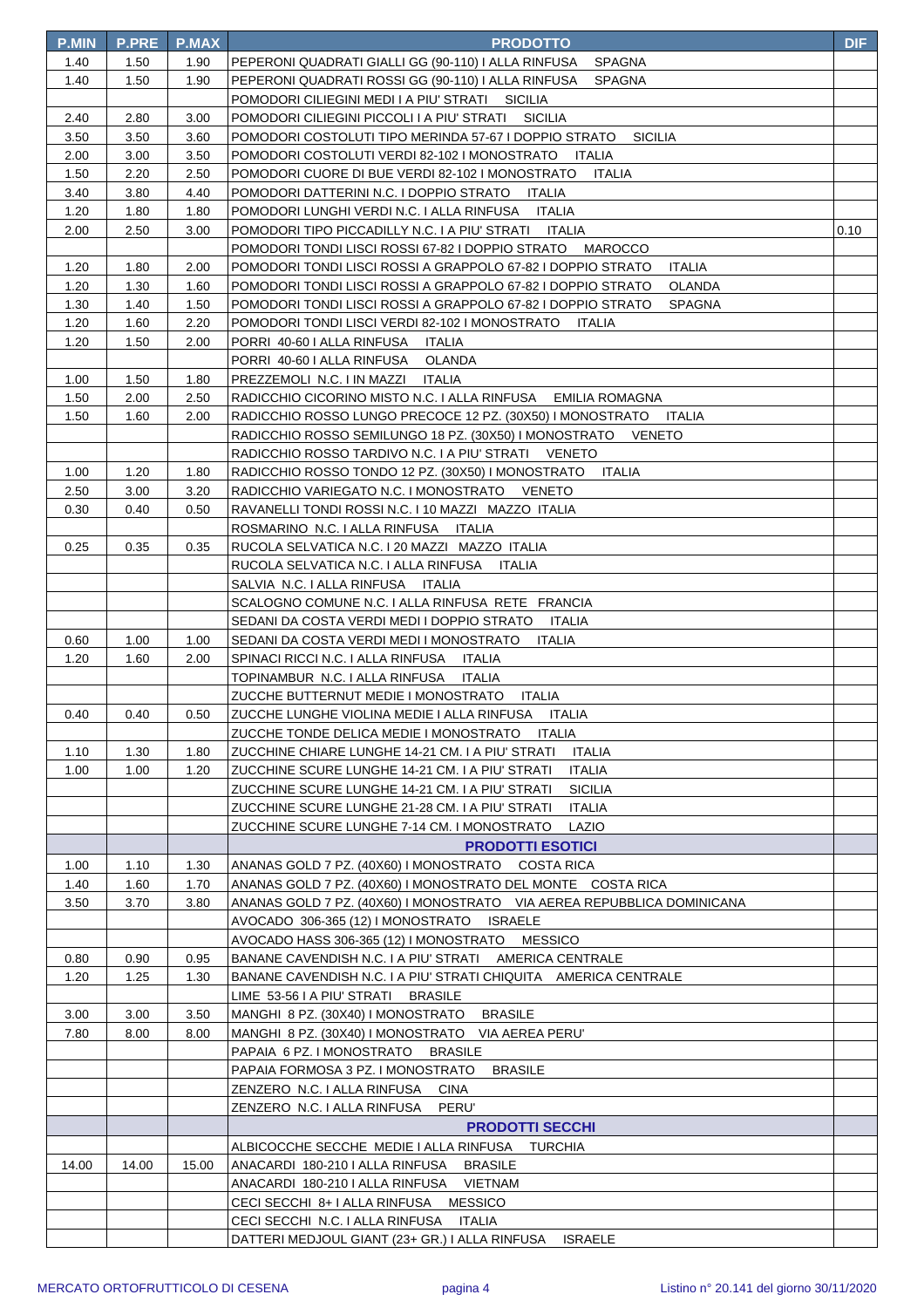| <b>P.MIN</b> | <b>P.PRE</b> | <b>P.MAX</b> | <b>PRODOTTO</b>                                                        | <b>DIF</b> |
|--------------|--------------|--------------|------------------------------------------------------------------------|------------|
|              |              |              | DATTERI MEDJOUL LARGE (18-23 GR.) I ALLA RINFUSA ISRAELE               |            |
|              |              |              | DATTERI MEDJOUL SUPER GIANT (26+GR.) I ALLA RINFUSA<br><b>ISRAELE</b>  |            |
|              |              |              | FAGIOLI SECCHI BORLOTTI CRANBERRY N.C. I ALLA RINFUSA SACCHETTI CANADA |            |
|              |              |              | FAGIOLI SECCHI BORLOTTI LAMON N.C. I ALLA RINFUSA SACCHETTI ITALIA     |            |
|              |              |              | FAGIOLI SECCHI CANNELLINI N.C. I ALLA RINFUSA SACCHETTI ARGENTINA      |            |
|              |              |              | FAVE SECCHE N.C. I ALLA RINFUSA SACCHETTI SGUSCIATE EGITTO             |            |
|              |              |              | FICHI SECCHI N.C. I ALLA RINFUSA GRECIA                                |            |
|              |              |              | FICHI SECCHI N.C. I IN PACCHETTI<br><b>GRECIA</b>                      |            |
|              |              |              | FICHI SECCHI N.C. I ALLA RINFUSA TURCHIA                               |            |
|              |              |              | FICHI SECCHI N.C. I IN PACCHETTI TURCHIA                               |            |
|              |              |              | LENTICCHIE SECCHE COMUNI MEDIE I ALLA RINFUSA<br><b>CANADA</b>         |            |
| 9.00         | 9.00         | 9.50         | MANDORLE 20-22 U.S. I ALLA RINFUSA SGUSCIATE CALIFORNIA                |            |
|              |              |              | MANDORLE 22-24 EXTRA I ALLA RINFUSA SGUSCIATE CALIFORNIA               |            |
|              |              |              | MANDORLE N.C. I ALLA RINFUSA PELATE CALIFORNIA                         |            |
|              |              |              | NOCCIOLE N.C. I ALLA RINFUSA FRANCIA                                   |            |
|              |              |              | NOCCIOLE N.C. I ALLA RINFUSA<br><b>ITALIA</b>                          |            |
| 2.50         | 3.00         | 3.60         | NOCI 28-30   ALLA RINFUSA FRANCIA                                      |            |
| 3.00         | 3.60         | 3.60         | NOCI 30-32 I ALLA RINFUSA<br><b>FRANCIA</b>                            |            |
| 3.80         | 4.20         | 4.20         | NOCI 32-34   ALLA RINFUSA FRANCIA                                      |            |
|              |              |              | NOCI CHANDLER 32-34   ALLA RINFUSA ARGENTINA                           |            |
|              |              |              | NOCI CHANDLER 34+ I ALLA RINFUSA CALIFORNIA                            |            |
| 1.40         | 1.50         | 1.90         | NOCI DI COCCO 12 PZ. (40X60) I ALLA RINFUSA COSTA D'AVORIO             |            |
|              |              |              | NOCI HOWARD 34+ I ALLA RINFUSA CALIFORNIA                              |            |
| 6.50         | 7.00         | 8.00         | NOCI LARA 32-34   ALLA RINFUSA   ITALIA                                |            |
|              |              |              | PINOLI CINESI N.C. I ALLA RINFUSA<br><b>CINA</b>                       |            |
|              |              |              | PINOLI COMUNI N.C. I ALLA RINFUSA ITALIA                               |            |
|              |              |              | PINOLI COMUNI N.C. I ALLA RINFUSA<br><b>MEDITERRANEO</b>               |            |
| 13.50        | 14.00        | 14.00        | PISTACCHI 18-20 I ALLA RINFUSA<br><b>CALIFORNIA</b>                    |            |
|              |              |              | PISTACCHI N.C. I ALLA RINFUSA SGUSCIATI CALIFORNIA                     |            |
|              |              |              | PISTACCHI N.C. I ALLA RINFUSA SGUSCIATI IRAN                           |            |
|              |              |              | UVA SECCA SULTANINA MEDIA I ALLA RINFUSA TURCHIA                       |            |